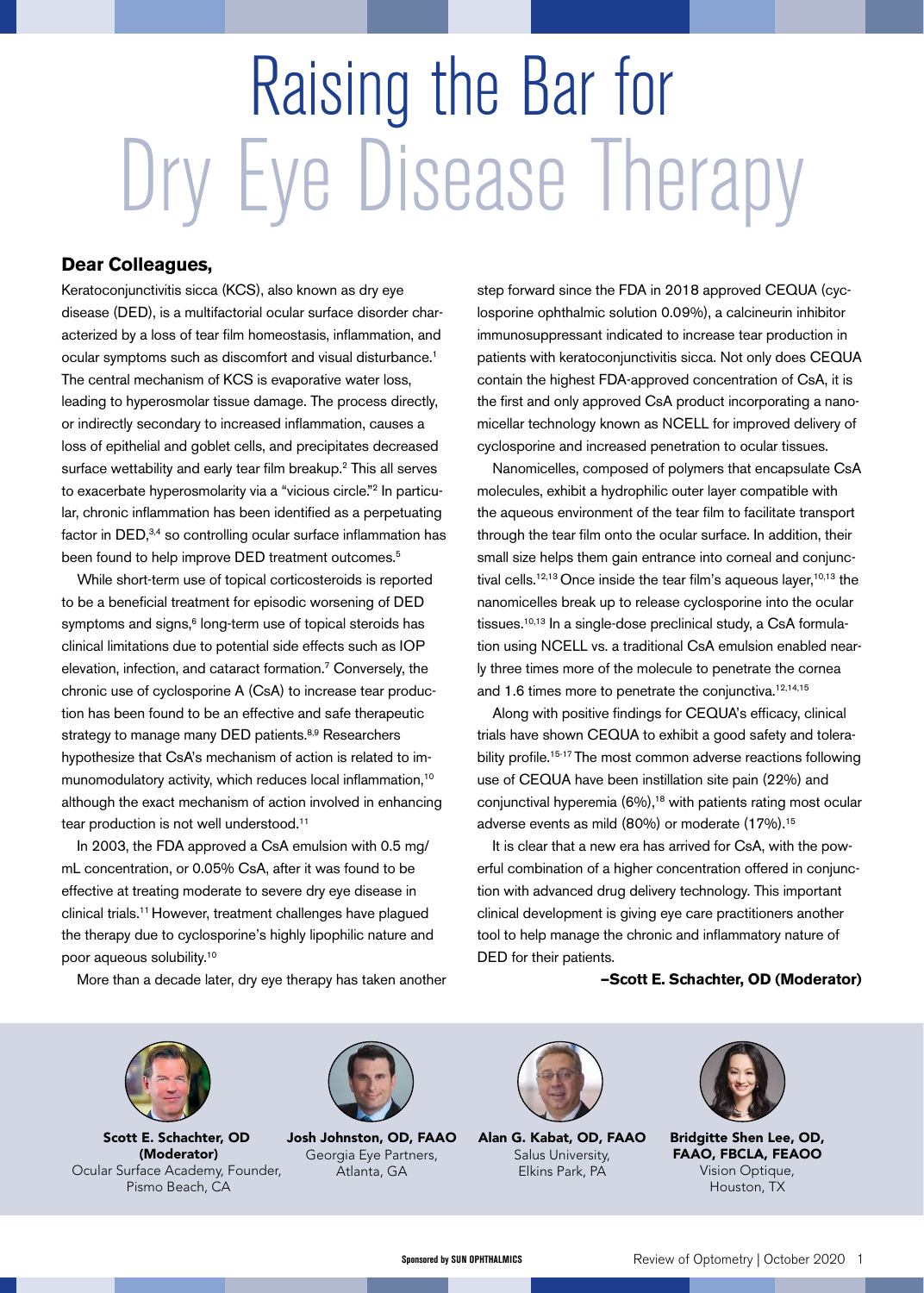#### **1 br.** Schachter: Can you talk about what symptoms today's keratoconjunctivitis dry eye, patients are presenting with at tice? How has this changed over the years? **Dr. Schachter: Can you talk about what signs and symptoms today's keratoconjunctivitis sicca, or dry eye, patients are presenting with at the prac-**

Dr. Johnston: The classic signs and symptoms of dry eye are burning and stinging. The other complaints that are more prevalent now with increased patient and doctor awareness are fluctuating vision, decreased vision, pain, eye strain, and fatigue—even computer vision syndrome, these issues that are kind of relevant to dry eye these days. And there are many other masqueraders that can mimic dry eye. Clinical signs such as inflammation, hyperosmolarity, decreased tear breakup time, and corneal and conjunctival staining are vital diagnostic tools used today that have modernized how we evaluate this disease.

Dr. Kabat: I've been practicing for more than 30 years, and I've witnessed a substantial maturation in how we approach our patients with dry eye disease. In the past, we very naively waited for patients to tell us that their eyes felt "dry" or "irritated." We were not at all proactive in looking for dry eye, because we had few solutions that could truly help. In fact, dry eye was considered little more than a nuisance by many eye care practitioners.

Today, we recognize that many of the early clues to ocular surface disease are subtle and vague. Sometimes, the patient reports little more than blurry vision, or glare, or difficulty with prolonged visual tasking such as reading, driving, or viewing a computer screen. We recognize that these visual changes are, in many cases, the first indications of tear film instability.

And as tear instability becomes more chronic, hyperosmo-



**Dry Eye Disease Presentation.** Dry eye disease often presents with vague symptoms and red, irritated-looking eyes. Careful examination with vital dyes will reveal ocular surface damage**.** *Photos: Alan G. Kabat, OD, FAAO*

larity and inflammation become manifest. It is at this point that we then begin to hear complaints about discomfort, such as burning, stinging, and foreign body sensation. In my clinic, I like to quantify patients' complaints by using a validated symptom questionnaire, such as the Ocular Surface Disease Index (OSDI). This tool may have little predictive value as to the severity of dry eye signs, but it does help to establish the degree to which the patient's activities of daily living are adversely impacted by the disease.



**Vital Dye Staining.** Lissamine green shows devitalized areas of the conjunctiva (and cornea) that lack adequate mucin protection. This photo shows significant staining of the right and left temporal bulbar conjunctivae.



**Coarse Staining.** Disease progression leads to corneal epithelial breakdown, as demonstrated by coarse staining with sodium fluorescein. Patients like this are usually prime candidates for antiinflammatory therapy.

In terms of dry eye signs, we have always relied on slit lamp examination using vital dye staining of the cornea and conjunctiva, as well as tear film break up time to establish a diagnosis.

We may have even used some very time-consuming and uncomfortable methods such as the Schirmer test in order to estimate tear volume and production. Fortunately, today, much of the diagnostic testing can be performed with semi-automated technology to determine tear meniscus height, noninvasive tear break up time, and even lipid layer thickness. Moreover, point-of-care testing can give us an indication as to whether the inflammatory cascade has been initiated, in terms of hyperosmolarity or the presence of matrix metalloproteinase-9 in the tear film. These advances in dry eye evaluation allow us to diagnose and intervene sooner than in the past, averting more serious presentations and complications.

Dr. Shen Lee: My private practice provides both comprehensive primary eye care and medical services, which include dry eye disease, specialty contact lenses, and myopia management. We screen for dry eye symptoms during the case history and the preliminary testing. In addition, we inquire about our patients' digital device usage and habits, and any digital eye strain symptoms that include dry eyes.

During the slit lamp exam after the Goldmann tonometry, I can usually see the clinical signs of blepharitis, *Demodex* manifestations, conjunctiva follicular or papillary response, cornea staining, and tear film quality. The findings are discussed with patients, especially if they match the presenting symptoms. Patients who show significant clinical signs or have reported symptoms are invited to return for a separate comprehensive ocular surface disease (OSD) exam.

In 2016, we started taking meibomian gland images of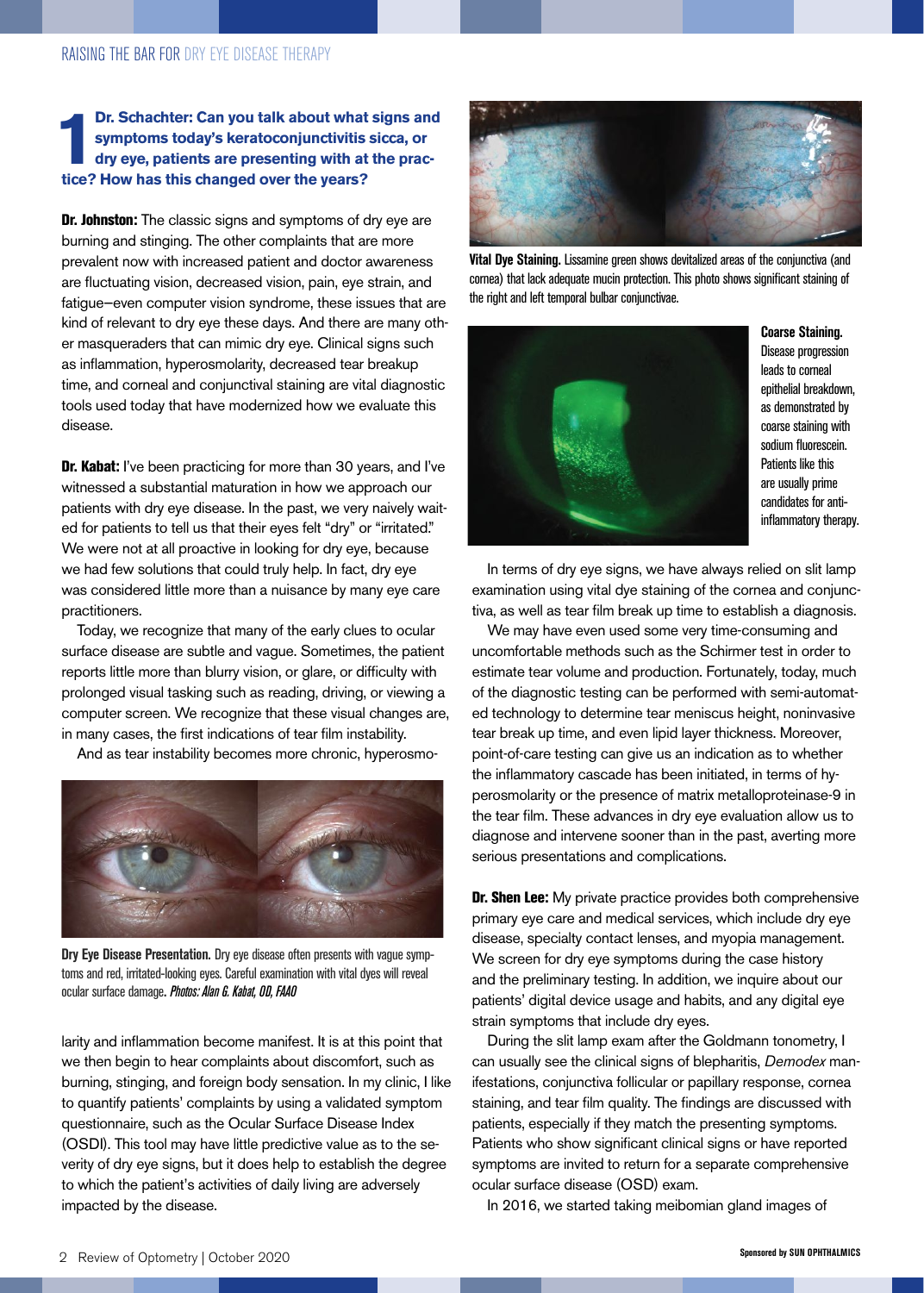every patient age 18 and older, and every symptomatic patient younger than age 18. Our discovery of the high prevalence of meibomian gland dysfunction (MGD) among the healthy patient population (young and old) has changed how we practice. In addition, a discussion of dry eye symptoms is now included with every patient's comprehensive annual eye exam.

Dr. Schachter: We can stereotype the typical dry eye sufferer as a post-menopausal woman, but we are now seeing dry eye disease in all demographics. Younger patients are on ADD/ ADHD and allergy medications as well as oral contraceptives, which may dry out their eyes. This is at the same time digital device use is at an all-time high. We give all patients a validated questionnaire to elicit symptoms, and are finding that screen time is up, and symptoms are as well.



**Inferior Corneal Staining.** Inferior corneal staining with fluorescein seen with Wratten #12 filter. This 70-year old female patient had a diagnosis of keratoconjunctivitis sicca. *Photo: Scott E. Schachter, OD*

#### **2 a** approach changed over reconductions a successful treatment regimen? **Dr. Schachter: How has your dry eye management approach changed over recent years, and what have been your greatest challenges in developing**

Dr. Johnston: Initially in my career-I graduated in 2004-I ignored dry eye. I thought it was boring, it was unimportant. I would hand patients many different kinds of artificial tears and say, 'Come back in a year and see me.' In 2009-2010, I adopted the model of staining every patient, looking for signs and symptoms, talking to patients about their symptoms, and looking closely for this disease state. At that point, I really became aggressive about diagnosing and treating inflammation. Inflammation, we now know, is the root cause of aqueous deficient dry eye, and we can use things like corticosteroids short-term. But those have side effects, and they're off-label. So we need something to address inflammation long-term that's safe and that helps the body produce more natural tears. That was sort of step 1. Step 2, we know there's more information out there about meibomian gland dysfunction and obstruction. Dry eye is multifactorial; it's not easy, it's complex. There's a lot going on, and you need to examine the biofilm of the lids, assess

for issues such as lagophthalmos, micro-lagophthalmos, and conjunctivochalasis while also evaluating staining, meibomian gland function for the quantity and quality of the meibum looking for things like inflammation, hyperosmolarity, and decreased tear breakup time. All of these different factors are relevant. So now that I'm doing this at a high level, I've learned that dry eye diagnosis and treatment can be very esoteric. It's gone from basic treatments using an assortment of tears, to targeting inflammation, to evaluating and managing the entire lacrimal functional unit with a wide variety of therapy options available today.

Dr. Kabat: Until the late 1990s, drug therapy for dry eye was unheard of. We had artificial tears, which accounted for as much as 80% of our therapeutic management, and the remainder of patients became candidates for punctal occlusion. Dr. Steven Pflugfelder and other pioneers showed us that anti-inflammatory medications could provide significant relief for those suffering from dry eye,<sup>19</sup> but many of us hesitated because the approach involved off-label use of a corticosteroid—a drug class that we had been taught was to only be used in extreme cases and with the utmost caution. When topical cyclosporine was introduced in 2003, we were initially elated to finally have a medication that was specifically indicated for treating keratoconjunctivitis sicca. However, we quickly found that a good percentage of patients failed to respond to this new formulation in the manner that we had hoped. Moreover, it was very difficult to predict which patients would succeed and which would ultimately fail or discontinue therapy because of intolerability, cost issues, or simply frustration.

My biggest challenge in developing an effective treatment regimen for dry eye is two-fold. First, it has taken many years to realize that not all dry eye is alike in its composition or manifestations, and, hence, there is no single therapy that works for every patient. A good dry eye doctor understands that, to be successful, one must first identify the most significant contributory element of the ocular surface disease and manage it aggressively through whatever means are most appropriate. Second, when inflammation is present, we can no longer afford to use agents that take up to six months to begin yielding improvement. If my experience has taught me anything, it's that patients are not very patient! The symptomatic individuals who I see today want and expect relief, or at least some indication of recovery, in a matter of days or perhaps weeks. If I'm lucky, they may give me one or two months.

Dr. Shen Lee: My dry eye management approach has changed from taking care of symptomatic patients to also addressing concerning clinical signs demonstrated by patients before they become problematic. The improvement in diagnostic technology (meibomian gland imaging and osmolarity testing), two new prescription eye drops, and noninvasive treatment options (meibomian gland expression, microblepharoexfoliation, intense pulsed light) have made major improvements in how we take care of dry eye patients.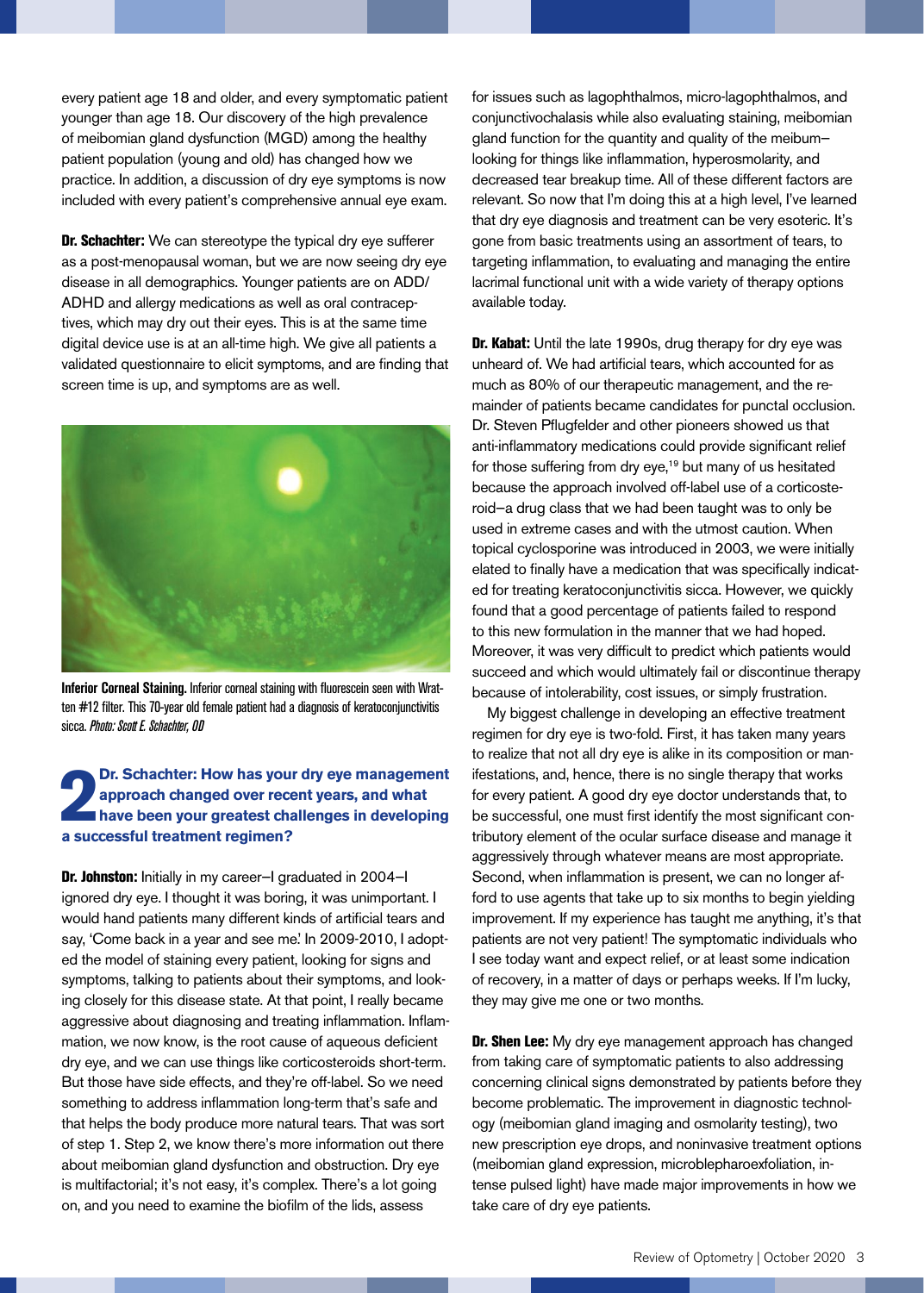The greatest challenge is the general lack of public understanding about dry eye disease. The majority of patients have not heard of meibomian gland dysfunction, and they do not understand why their health insurance will not cover all of the effective treatments.

Dr. Schachter: Years ago, I felt like many of my colleagues do—that treating dry eye disease just wasn't important enough. Once I recognized the impact of dry eye on my patients' vision, I embraced the expert recommendations of the TFOS Dry Eye Workshop of 2007 and introduced a process into practice for managing the disease. That took some fine-tuning, but it didn't take long before it was part of every eye exam.

#### **3 Dr. Schachter: How did the initial approval of cyclosporine A (CsA) in 2003 change the dry eye treatment landscape, from your perspective?**

Dr. Johnston: I think it was huge. It was the first FDA-approved drug to treat dry eye due to ocular inflammation. By treating and addressing inflammation—the root cause of aqueous deficient type—we were able to decrease inflammation and help the body produce more natural tears. With that FDA approval, we saw more understanding among our colleagues—ophthalmologists and optometrists alike—about this disease state and treating inflammation. We also saw an uptick in consumer awareness about dry eye through direct-to-consumer marketing leading to increased education and exposure, increased prescriptions, and basically a landmark drug that brought this drug category to where it is today.

Dr. Kabat: After the release of CsA 0.05% in 2003, even doctors who had previously taken little interest in managing dry eye became prescribers overnight because there were virtually no safety issues with the medication and the message was very clear: Dry eye is inflammatory, and CsA is a potent immunomodulatory agent. Unfortunately, as with so many newly introduced therapies, the product simply did not live up to the hype. Many patients were unwilling to continue using a therapy that afforded them little tangible benefit over the course of the first three months, and so they either discontinued therapy independently or complained to the doctor such that he or she would move on to another therapy—usually punctal plugs.

Dr. Shen Lee: It was very exciting to finally have a prescription eye drop to treat dry eye disease. Patients were happy to have a pharmaceutical option in addition to over-the-counter tear supplements.

**Dr. Schachter:** The introduction of Cyclosporin A finally gave us an option other than artificial tears. When I started following the TFOS DEWS treatment algorithm and prescribing CsA, patients started getting meaningful symptomatic relief, and objective signs also improved.

#### **1** Dr. Schachte<br>
obstacles wi<br>
your patients?<br>
manage patients? **Dr. Schachter: Can you talk about treatment obstacles with the earlier formulations of CsA in your patients? How did this impact your ability to**

Dr. Johnston: We know cyclosporine is a great molecule; it's efficacious, it's been around for 17 years now to treat ocular inflammation, commercially approved. I didn't see a lot of obstacles with CsA, but in some cases, all three FDA-approved treatments might take a while for patients to get a symptomatic breakthrough. We know CsA works, even pretty quickly in some patients, but it's all about symptoms. So, if patients aren't getting that symptomatic breakthrough and feeling better, that's one obstacle. With this disease state in general, patients—especially those with more severe cases—can feel like the response to treatment can be slow.



**Cyclosporine Molecule.** Ciclosporin was isolated in 1971 from the fungus Tolypocladium inflatum and came into medical use in 1983.20 It is on the World Health Organization's List of Essential Medicines as one of the safest and most effective medicines needed in a health system.<sup>21</sup>

Dr. Kabat: Between the side effects-most notably the stinging on instillation—and the lengthy delay in achieving any substantial clinical improvement in signs or symptoms, a lot of patients simply quit using their drops. I'm sure many blamed their doctors and moved on to other practices. It was very humbling and very, very frustrating.

Dr. Shen Lee: During the early 2000s, we did not have sophisticated diagnostic tests or the ability to analyze and view meibomian glands. For patients with more severe corneal staining and very low tear quality, we used prescription steroid drops on a tapered schedule in conjunction with the first-generation 0.05% CsA drops. It was very important to teach patients to stay on CsA even if they did not notice more immediate symptom relief, and to stay on the prescribed course even after feeling better.

Dr. Schachter: Some of my patients struggled with CsA over the years because of how long it took them to experience symptomatic improvement. Many discontinued use or identified themselves as CsA failures. However, they didn't take the medication long enough to really know what their outcome could have been. Historically, CsA required thorough patient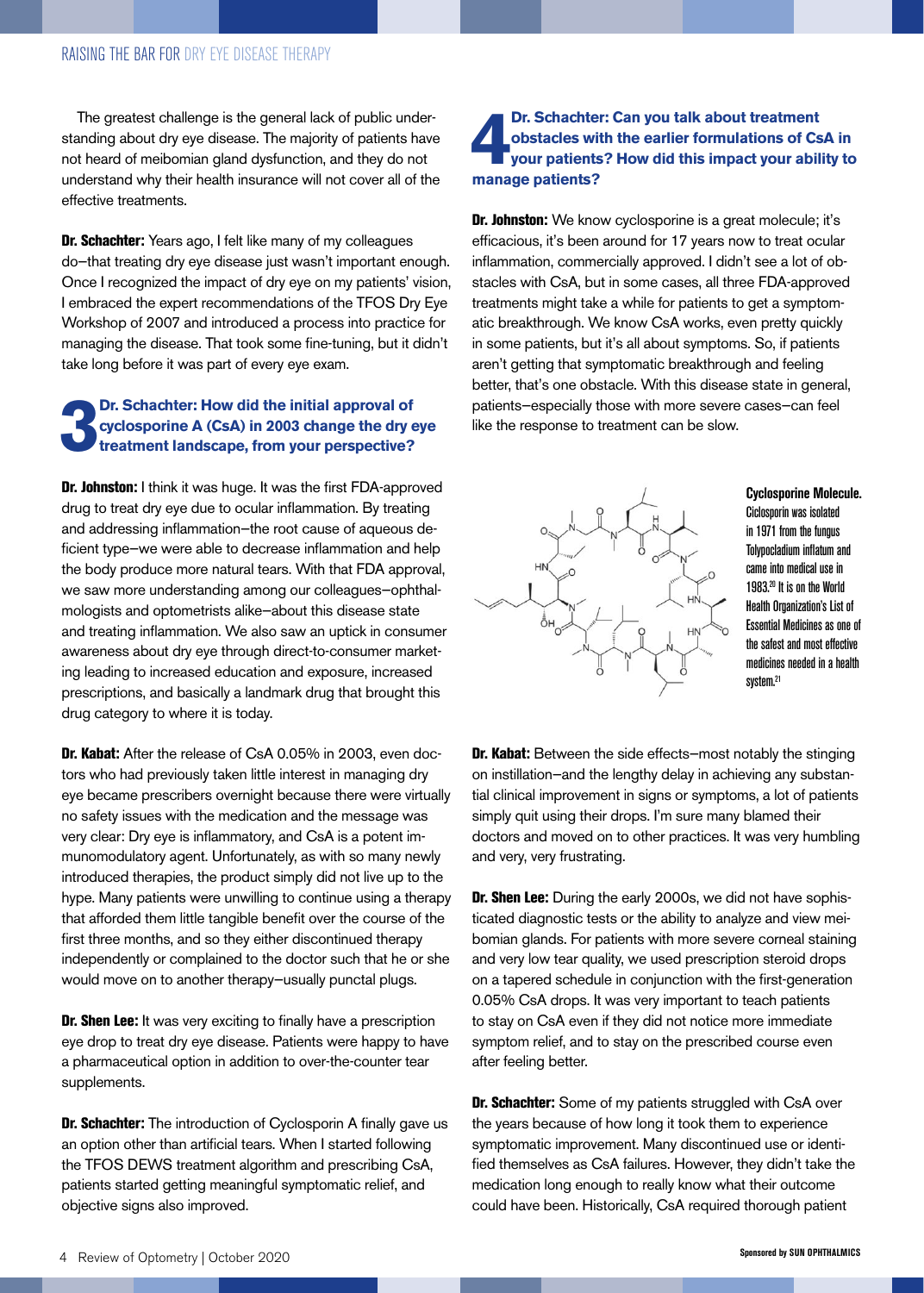education to set up appropriate and realistic expectations.

#### **br. Schachter: How did the 2018 approval of CEQUA with a higher concentration, and NCE technology to improve cyclosporine delivery increase penetration to ocular tissues impact your Dr. Schachter: How did the 2018 approval of CEQUA with a higher concentration, and NCELL technology to improve cyclosporine delivery and management of dry eye patients?**

Dr. Johnston: Doctors love innovation, patients love innovation. So it's nice to see new formulations and FDA approval of advancing therapeutics. The thought here with the higher concentration and the nanomicelles is you get increased uptake into the ocular tissues, which then leads to higher bioavailability with potentially increased speed of the mechanism of action addressing inflammation. With a higher concentration of cyclosporine, as well as the nanomicelles technology, or NCELL technology, the data is compelling showing an increased uptake of this into the ocular tissues, whether that be the corneal tissue or the conjunctival tissue in one study. If we can deliver a medication at a higher dose, at a higher concentration, increasing the active drug with greater bioavailability, ultimately we have a therapeutic that might work quicker in some patients.

Dr. Kabat: Fortunately, several companies continued to work on topical dry eye formulations to provide an alternative to CsA 0.05%. We saw the first of these formulations launch in 2016, and it really renewed my faith in the dry eye cause. Here were patients who were just barely getting by with artificial tears and/or CsA 0.05%, and within a month of starting this new medication, they were

### In a single-dose preclinical study, a CsA formulation using NCELL vs. a traditional CsA emulsion enabled...





experiencing unparalleled relief. Similarly, when CEQUA gained approval and was finally made available to us in 2019, we witnessed that same type of watershed moment. In patients returning for three- or four-week follow-up visits, we were already seeing substantial improvements in ocular staining and visual function. I absolutely believe that the higher concentration of CsA in CEQUA, combined with NCELL technology to help ensure greater bioavailability in the target tissues is the reason for this success.

Dr. Shen Lee: The faster onset of conjunctiva and corneal staining improvement or clearing has helped patients feel better sooner and has increased patient compliance with staying on the treatment course.

Dr. Schachter: CEQUA caused me to look at CsA through a new lens. The improved penetration and higher concentration of CsA provided my patients with another effective tool in treating dry eye disease. The more options, the better for both patient and provider.

## **NCELL™ TECHNOLOGY ENHANCES OCULAR DELIVERY OF CYCLOSPORINE12,15**



HYDROPHOBIC CORE

Prevents the encapsulated cyclosporine, which has poor aqueous solubility, from being released until after penetration through the acueous layer of the tear film<sup>10,12,13,22</sup>

#### HYDROPHILIC SHELL

Allows for transport through the tear film onto the ocular surface 10,12,13,22

CEQUA is the first and only FDA-approved treatment to combine cyclosporine with NCELL technology for improved delivery of cyclosporine and increased penetration to ocular tissues.<sup>12,15,17</sup> NCELL uses nanomicelles composed of polymers—a blend of polymers including polyoxyethylene hydrogenated castor oil 40, or HCO-40, and Octoxynol-40, or Oc-40-that encapsulate cyclosporine molecules.<sup>12,13</sup>

 The units of polymers self-assemble into a nanoscale aggregate via a thermodynamic process. Once assembled, the polymers work together as a unit, or nanomicelle, with a hydrophilic outer layer and hydrophobic core. The hydrophilic outer layer, which is compatible with the aqueous environment of the tear film, allows for transport through the tear film onto the ocular surface. At the same time, the hydrophobic core prevents the encapsulated cyclosporine from being released until after the nanomicelle penetrates the aqueous layer of the tear film.

The small size of the nanomicelles, which measure an average of 22 nanometers or approximately one three-thousandth the width of a human hair, helps facilitate the entry of cyclosporine into corneal and conjunctival cells. The nanomicelles penetrate the aqueous layer of the tear film and release the active cyclosporine molecules for penetration into ocular tissues.

Once released, cyclosporine starts working to reduce inflammation, helping improve the ocular surface and increase tear production.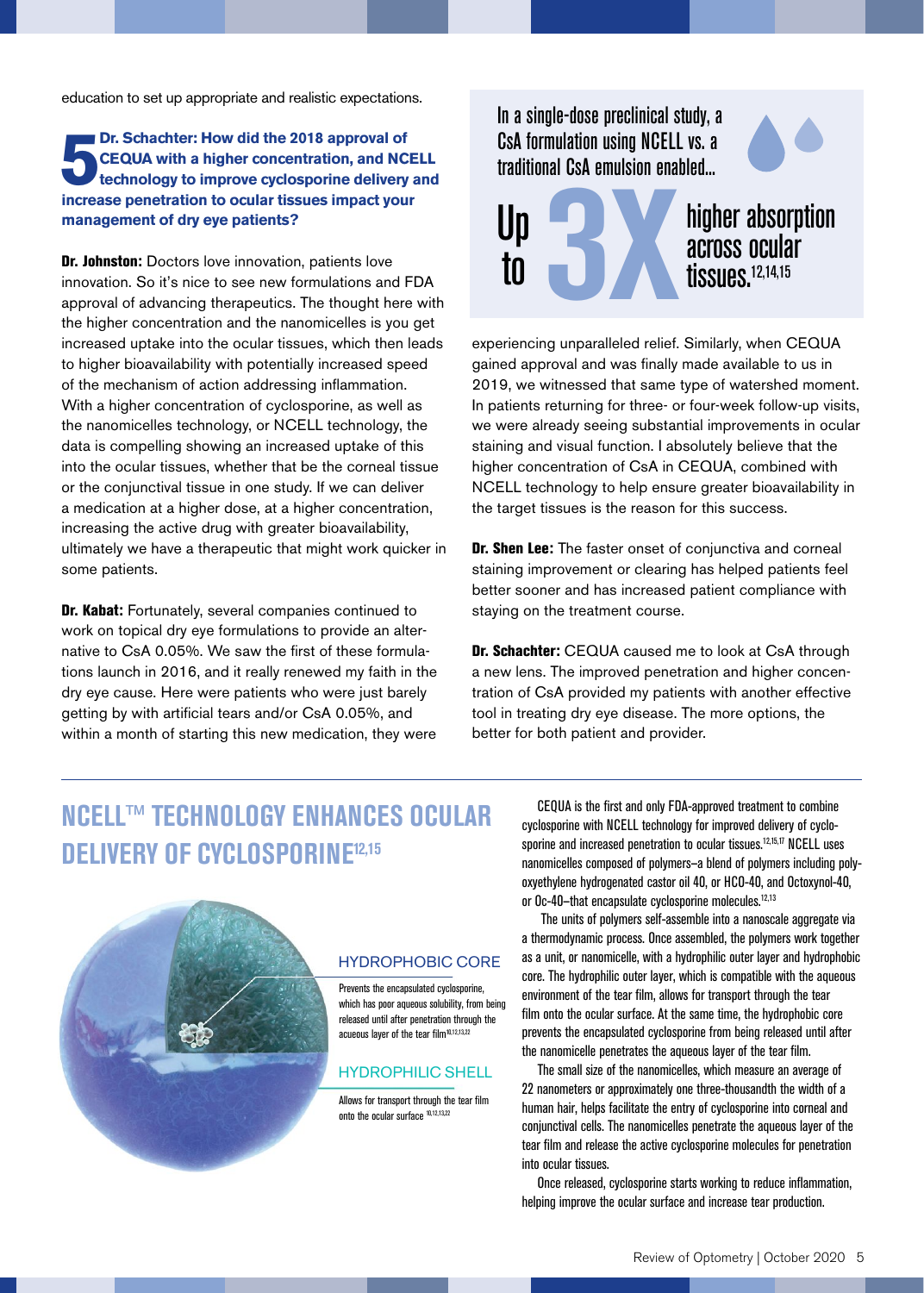#### **6 Dr. Schachter: What differences did you notice in patients treated with this newer formulation of CsA vs. earlier formulations?**

Dr. Johnston: It's still pretty early, but, anecdotally, we've seen some patients respond faster on this new formulation. Dry eye is a tough disease state; there's no magic bullet or cure. A lot of the patients I see are more advanced, older in age, and have a lot going on as far as risk factors. So dry eye is particularly challenging in the patient population that I serve. But I think patients are excited about new options—whether that be a different formulation or new technology like the NCELL technology. And the thought here, and we see this echoed in the clinical data, is that this new formulation has the potential to work faster.

Dr. Kabat: More than anything else, I noticed patient acceptance. When I ask, "How are you doing with these drops?" a lot fewer patients tell me, "I'm not sure." More often I hear things along the lines of "I like them!" and "I'm seeing better" and even "I don't have to use my artificial tears as often anymore." It's very encouraging, and it makes my next move just that much easier.

Dr. Shen Lee: I have seen complete central cornea staining clearing in some of my long-term dry eye patients. The clinical data shows that 65% of patients on 0.09% CsA achieved complete central cornea clearing on day 84.16

Dr. Schachter: CEQUA, with an increased concentration of CsA and novel vehicle, provides the symptomatic improvement patients are seeking. At the six-week follow up, many identify a decrease in symptoms and improved comfort.

CEQUA provides the **HIGHEST FDA-APPROVED CONCENTRATION** of cyclosporine  $(0.09\%)^{10,17}$ 

**Dr. Schachter: Following the use of CEQUA, the** most common adverse reactions, which were reportedly primarily mild (80%) or moderate (17%), were instillation site pain (22%) and conjunctival **Dr. Schachter: Following the use of CEQUA, the most common adverse reactions, which were reportedly primarily mild (80%) or moderate hyperemia (6%). What has your experience been with adverse events in patients?**

Dr. Johnston: My experience using CEQUA has been great. The tolerability is wonderful. When we look at therapeutics, we want drugs that are effective and efficacious, and we want them to be well-tolerated by patients, with low AEs, and obviously commercially available and easy to get, from an access and affordability standpoint. So this is a medica-

tion that I am never concerned about with tolerability. We see some patients who complain about burning or stinging, or instillation site pain sometimes, but it's very mild. Most patients have no pain with use. So it's never been a barrier to me to prescribe this. I think most of my patients are doing pretty well with it.

Dr. Kabat: I may be the odd-man-out here, but I like to try all the new topical formulations that hit the market whenever feasible, just so that I can relate to patients' complaints. When I first put CEQUA in my eye, I had no adverse reaction whatsoever—no stinging, no blurring of my vision, no unusual taste after five or ten minutes. Truly, there were no adverse effects whatsoever. Now, I will admit that some of my patients (and my colleagues) have reported some stinging with continued use, but on the whole, it is typically mild and quite tolerable. As a long-time practitioner, I understand that many excellent drugs can cause irritation upon instillation. Most of our glaucoma drugs induce temporary stinging and redness of the eyes, but we ask our patients to persevere because in the end, the treatment is necessary and the adverse events are fleeting. Our approach should be no different with dry eye therapies like CEQUA.

**Dr. Shen Lee:** The instillation site burning sensation is more common in patients with worse clinical presentations, especially those patients with high superficial punctate keratitis (SPK) staining scores. I use the following two methods to educate patients and to help alleviate instillation discomfort symptoms:

- 1. I put sample CEQUA drops in the patient's eyes after the dry eye exam to both assess the patient's sensitivity and educate the patient that the "burning" sensation is normal. I tell patients that the burning sensation reduces with each week's use, and I make sure they understand to wait 15 to 20 minutes before they put on their contact lens.
- 2. For patients who have a high SPK staining score and who experience instillation burning sensation, I ask them to use a preservative-free tear first thing in the morning, wait 10 minutes, and then put in CEQUA.

It is important to educate patients about potential symptoms and to help them figure out a morning/evening routine with their eyecare and skin care products. We email every dry eye patient a very detailed step-by-step plan for using their drops (OTC and Rx), lid/lash hygiene products, and other dry eye at-home care products.

Dr. Schachter: In my clinical experience, the adverse events experienced have been mild. As always, when prescribing a new medication, it's important to let patients know what side effects they may experience. We do this by instilling a drop in one eye the same day we prescribe it. Typically, when patients know what side effects they may encounter, it helps them maintain compliance if those effects are mild.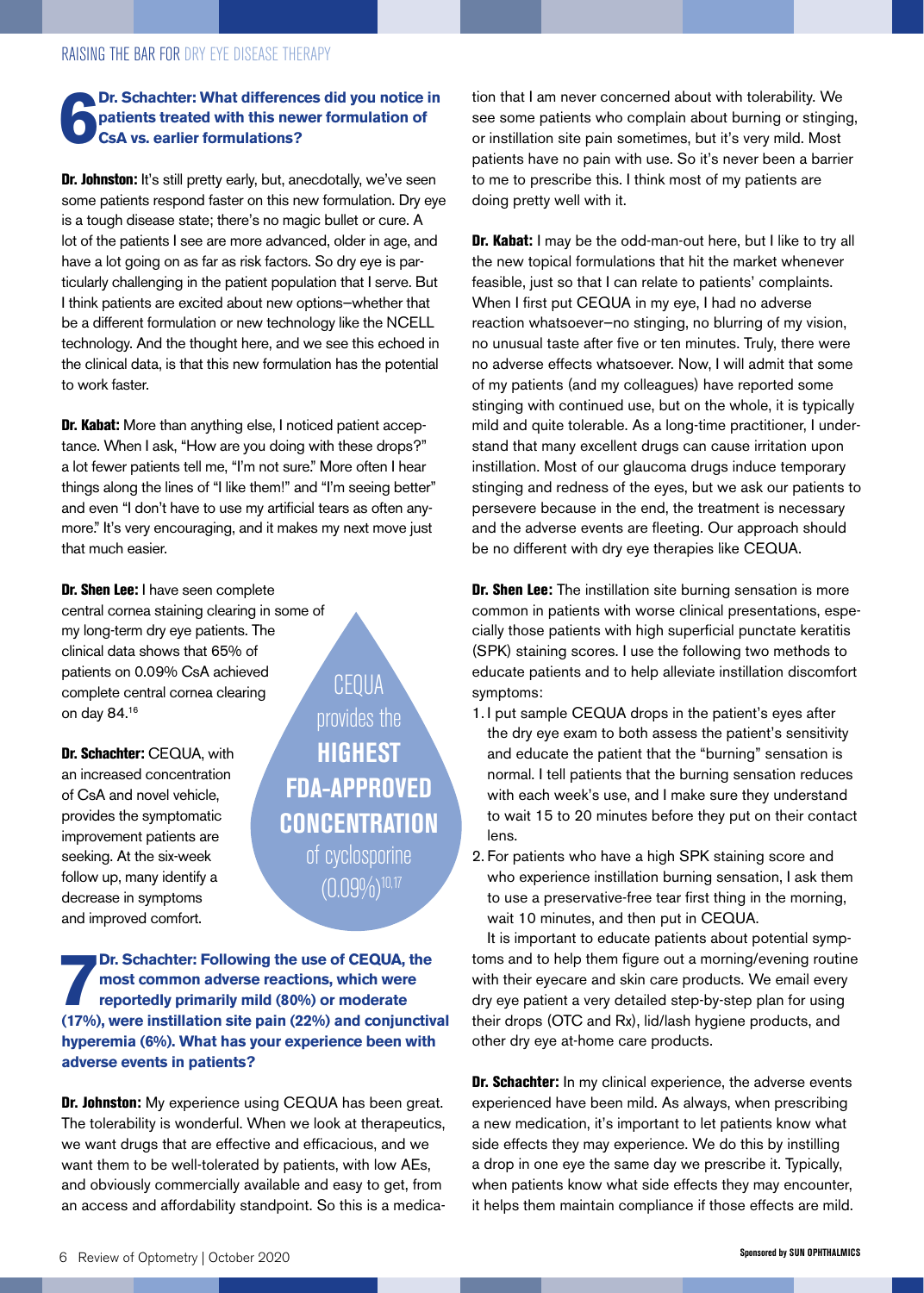## **8** Dr. Schachter: In what clinical cases/scenarios,<br>you feel CEQUA performs best for your patients<br>Dr. Johnston: I think CEQUA works best when you catch dry **Dr. Schachter: In what clinical cases/scenarios, do you feel CEQUA performs best for your patients?**

eye patients early. For example, if you have a 35- or 40-yearold patient suffering from dry eye, these patients respond much quicker than say an 85-year-old female with Sjogren's and rheumatoid arthritis, who has had multiple ocular surgeries. If you start to stack on increased age and other risk factors, it just takes much longer to get an effective decrease in clinical signs as well as improvement in symptoms. So I think CEQUA works well when you catch dry eye early on in your patients—before they're further down that severity pathway.

Dr. Kabat: Based upon the clinical studies and personal experience, I believe CEQUA is currently the best initial choice for those patients who have documented inflammatory dry eye disease with symptoms that are exceeded by clinical signs, particularly epithelial disruption of the cornea and/or conjunctiva as demonstrated by fluorescein and lissamine green, respectively. I also feel it is a good option for patients who had had some success with CsA 0.05%, but who now find that they need to use it more frequently, for example three to four times a day, to obtain the same relief that they previously had with BID dosing. And while it may seem counterintuitive, I have even had a few successful cases where patients have been switched to CEQUA after experiencing unacceptable side effects or a poor response to lifitegrast 5%. Despite being completely different drug classes and having different mechanisms of action, both ultimately address inflammation at the level of the ocular surface, and, hence, one may be able to "fill the void" where the other cannot.

Dr. Shen Lee: Unfortunately, in the US, the patient's health insurance coverage dictates what prescription eye drops can be used. That said, we know that CEQUA has a broad and effective coverage for patients who are diagnosed with dry eye disease.

## **OFFICE TIPS FOR PATIENT SUCCESS WITH CEQUA.**

Dr. Shen Lee: It is important to train a designated team member to learn the prior authorization (PA) process and to help patients obtain insurance coverage for CEQUA to increase prescription fill rates. In addition, a detailed treatment plan helps patients improve their understanding of and compliance with the doctor's recommendations

Dr. Schachter: Many of my patients have tried other medications without success. Those failures may have been due to adverse events or lack of efficacy for those particular individuals. They are often concerned that there are no options for them and are excited to try CEQUA.

#### **9 a b c csA** formulations who complain about a lack of efficacy or effect in their patients, with respect to a newer offering that includes a higher concentration **Dr. Schachter: What do you say to critics of older CsA formulations who complain about a lack of efficacy or effect in their patients, with respect to and improved drug delivery platform?**

**Dr. Johnston:** When we look at the older formulation, it's a billion-dollar-a-year drug,<sup>23</sup> so that's pretty robust validation that it's working. However, we get some doctors and patients who say that the drug does not work as well as they want. But again, it's all about symptoms. So, we have to talk to our doctors and patients and ask them how they are using the medication. I often hear, "Oh, I used it for two weeks." Well, two weeks is not enough. This is a chronic disease state. It's progressive. You need therapeutics to be onboard sometimes for a lifetime. The patient may not respond in two or even four weeks, depending on how severe they are. Now, it's nice to have new therapeutics that are available with higher concentrations and different delivery technology with the hope of increasing delivery to the ocular tissue to speed things up and give these patients a better chance at improving signs and symptoms of dry eye.

Dr. Kabat: My biggest criticism of 0.05% CsA emulsion has always been that it cannot afford patients the improvement they desire within the time frame that they are willing to invest in therapy. If we're being honest, we now live in a world that expects, and even demands, immediate gratification. Those colleagues who fail to recognize the distinctive qualities of CEQUA are clearly not aware of the benefits that enhanced drug delivery systems bring to the game. CEQUA with NCELL technology is just the latest in a long line of well-established ophthalmic drugs being repurposed using new delivery models in order to achieve greater efficacy, tolerability, and safety. Before the year is over, I predict that we will see several more new products in the United States that employ existing medications in unique ways to achieve substantially improved outcomes for dry eye patients.

Dr. Shen Lee: So much technology improvement has happened over the last 15 years. Eye care professionals need to learn the "3 Cs of CEQUA" and prescribe this new formulation to their dry eye patients. They are:

**1. Concentration:**

The CsA concentration increased from 0.05% to 0.09%.

**2. Composition:** CEQUA is encapsulated inside a high-tech nanomicelles polymer.

## **CYCLOSPORINE HELPS RESTORE TEAR PRODUCTION17**

Although the exact mechanism of action of cyclosporine is not known, cyclosporine has helped restore tear production in patients with ocular inflammation due to dry eye by acting as a partial immunomodulator. Since poor aqueous solubility has limited cyclosporine's ocular tissue penetration, CEQUA's nanomicelles are designed to enhance the ocular tissue penetration.<sup>10,12,13</sup>